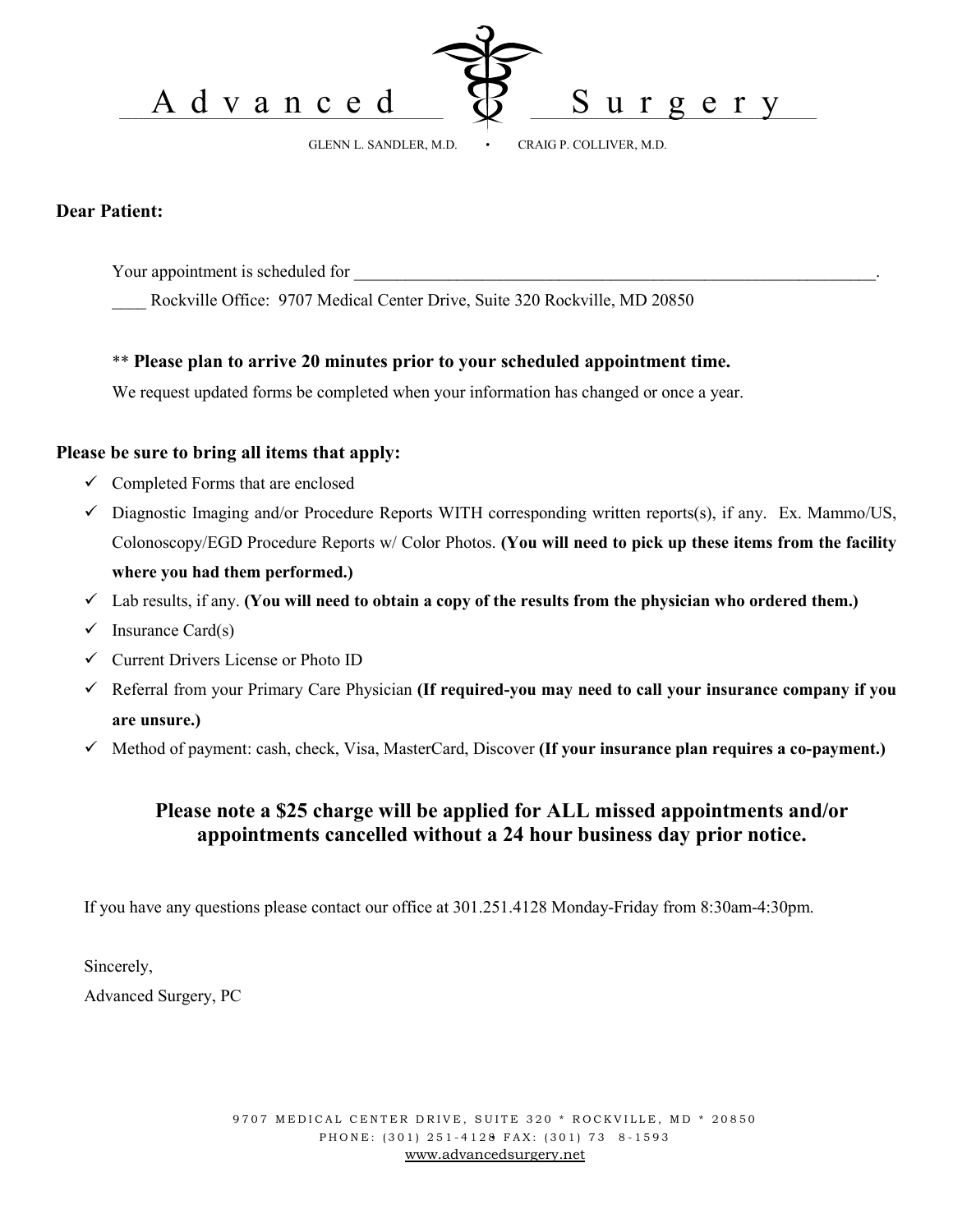**ADVANCED SURGERY, PC**

|  |  | GLENN SANDLER MD AND CRAIG COLLIVER MD |  |
|--|--|----------------------------------------|--|
|  |  |                                        |  |

ಕ್ಕೆ

| PAGE 1                                                                                                                                                              |                                                                                                                |                   |                           |                                 |                                           |                                   |                           |                                               |                                                         |
|---------------------------------------------------------------------------------------------------------------------------------------------------------------------|----------------------------------------------------------------------------------------------------------------|-------------------|---------------------------|---------------------------------|-------------------------------------------|-----------------------------------|---------------------------|-----------------------------------------------|---------------------------------------------------------|
| Today's Date:                                                                                                                                                       |                                                                                                                | (Please Print)    |                           |                                 |                                           | For office Use: $GS \Box CC \Box$ |                           |                                               |                                                         |
| <b>PATIENT INFORMATION</b>                                                                                                                                          |                                                                                                                |                   |                           |                                 |                                           |                                   |                           |                                               |                                                         |
| Primary Care Physician or Group:                                                                                                                                    |                                                                                                                |                   |                           |                                 |                                           | Referring Physician:              |                           |                                               |                                                         |
| <b>First Name:</b>                                                                                                                                                  | MI:                                                                                                            | <b>Last Name:</b> |                           |                                 |                                           |                                   |                           | <b>Preferred Name:</b>                        |                                                         |
| $\square$ Mr. $\square$ Mrs. $\square$ Miss $\square$ Ms. $\square$ Sr. $\square$ Jr. $\square$ III                                                                 |                                                                                                                |                   |                           |                                 |                                           |                                   |                           |                                               |                                                         |
| <b>Street address:</b>                                                                                                                                              |                                                                                                                |                   |                           | City:                           |                                           |                                   |                           | County:                                       |                                                         |
| <b>Street address 2:</b>                                                                                                                                            |                                                                                                                |                   |                           | State:                          |                                           |                                   |                           | <b>ZIP Code:</b>                              |                                                         |
| Home no.: (<br>$\lambda$                                                                                                                                            | Cell no: (                                                                                                     | $\lambda$         |                           |                                 |                                           | <b>Birth date:</b>                |                           |                                               | Age:                                                    |
| Work no.: (<br>$\mathcal Y$                                                                                                                                         | Email:                                                                                                         |                   |                           | @                               |                                           |                                   | <b>Social Security #:</b> |                                               |                                                         |
| $Sex: \Box M$<br>$\Box$ F                                                                                                                                           | Marital Status: Single $\square$                                                                               | Married $\Box$    |                           | Divorced $\Box$                 | Separated $\square$                       |                                   |                           | Widowed $\Box$ Partnered $\Box$               |                                                         |
| $\overline{\phantom{0}}$<br>Race:<br><b>Black</b><br><b>Filipino</b><br><b>Chinese</b>                                                                              | $\Box$<br><b>Hispanic</b><br>Indian                                                                            |                   | $\Box$ Native<br>American | $\Box$ Native<br>Hawaiian       | $\Box$ Other                              | Asian                             |                           | $\Box$ Pacific<br><b>Islander</b>             | $\Box$ Caucasian                                        |
| <b>Occupation:</b>                                                                                                                                                  | <b>Employer:</b>                                                                                               |                   |                           |                                 | Status: FTL L                             |                                   | PT $\Box$                 | $\mathsf{Ret} \ \Box \ \ \mathsf{Imp} \ \Box$ | Other: $\Box$                                           |
| <b>Employer Address:</b>                                                                                                                                            |                                                                                                                |                   |                           | City:                           | County:                                   |                                   |                           |                                               |                                                         |
| <b>Employer Address 2:</b>                                                                                                                                          |                                                                                                                |                   |                           | State:                          | <b>ZIP Code:</b>                          |                                   |                           |                                               |                                                         |
|                                                                                                                                                                     | <b>INSURANCE INFORMATION</b>                                                                                   |                   |                           |                                 |                                           |                                   |                           |                                               | (Please give your insurance cards to the receptionist.) |
| Is this visit related to a work injury<br>(Workman's Compensation)                                                                                                  | $\Box$ YES                                                                                                     | $\Box$ NO         |                           |                                 |                                           |                                   |                           |                                               | $\Box$ HMO $\Box$ PPO $\Box$ POS $\Box$ Open Access     |
| <b>Primary Insurance Name</b>                                                                                                                                       |                                                                                                                |                   |                           |                                 |                                           | Telephone #:                      |                           |                                               |                                                         |
| <b>Street address:</b>                                                                                                                                              |                                                                                                                |                   |                           | City:                           |                                           |                                   | State:                    |                                               | ZIP:                                                    |
| Subscriber's name: (If different from above)                                                                                                                        | Subscriber's S.S. no.:                                                                                         |                   | <b>Birth date:</b>        |                                 | Policy no.:                               |                                   |                           |                                               | Group no.:                                              |
|                                                                                                                                                                     |                                                                                                                |                   |                           |                                 |                                           |                                   |                           |                                               |                                                         |
| Patient's relationship to subscriber:                                                                                                                               | $\Box$ Self                                                                                                    | $\Box$ Spouse     |                           | $\Box$ Child                    | $Sex: \Box M$<br>$\Box$ F<br>$\Box$ Other |                                   |                           |                                               |                                                         |
| Subscribers Place of Employment:                                                                                                                                    |                                                                                                                |                   |                           |                                 |                                           | Tel Number:                       |                           |                                               |                                                         |
| Secondary Insurance Information                                                                                                                                     |                                                                                                                |                   |                           |                                 |                                           |                                   |                           |                                               |                                                         |
| <b>Secondary Insurance Name</b>                                                                                                                                     |                                                                                                                |                   |                           | Telephone #:                    |                                           |                                   |                           |                                               | $\Box$ HMO $\Box$ PPO $\Box$ POS $\Box$ Open Access     |
| <b>Street address:</b>                                                                                                                                              |                                                                                                                |                   |                           | City:                           |                                           |                                   | State:                    |                                               | ZIP:                                                    |
| Subscriber's name: (If different from above)                                                                                                                        | Subscriber's S.S. no.:                                                                                         |                   | Birth date:               |                                 | Policy no.:                               |                                   |                           |                                               | Group no.:                                              |
| Patient's relationship to subscriber:                                                                                                                               | $\Box$ Self                                                                                                    | $\Box$ Spouse     |                           | $\Box$ Child                    | $\Box$ Other                              |                                   | $Sex: \Box M$             | $\Box$ F                                      |                                                         |
| Subscribers Place of Employment:                                                                                                                                    |                                                                                                                |                   |                           |                                 |                                           | Tel Number:                       |                           |                                               |                                                         |
| WHO ARE WE AUTHORIZED TO COMMUNICATE WITH ON YOUR BEHALF?                                                                                                           |                                                                                                                |                   |                           |                                 |                                           |                                   |                           |                                               |                                                         |
| I authorize verbal release of personal health information relevant to my care,<br>such as test results, appointment information, etc. to the following individuals: |                                                                                                                |                   |                           | <b>Relationship to patient:</b> |                                           |                                   |                           | Cell phone no.:                               | <b>Work/Home</b>                                        |
|                                                                                                                                                                     |                                                                                                                |                   |                           |                                 |                                           |                                   |                           |                                               |                                                         |
| $\Box$ YES<br>$\Box$ DO NOT                                                                                                                                         | Leave a message on my answering machine/voice mail/email or with anyone in my household who answers the phone. |                   |                           |                                 |                                           |                                   |                           |                                               |                                                         |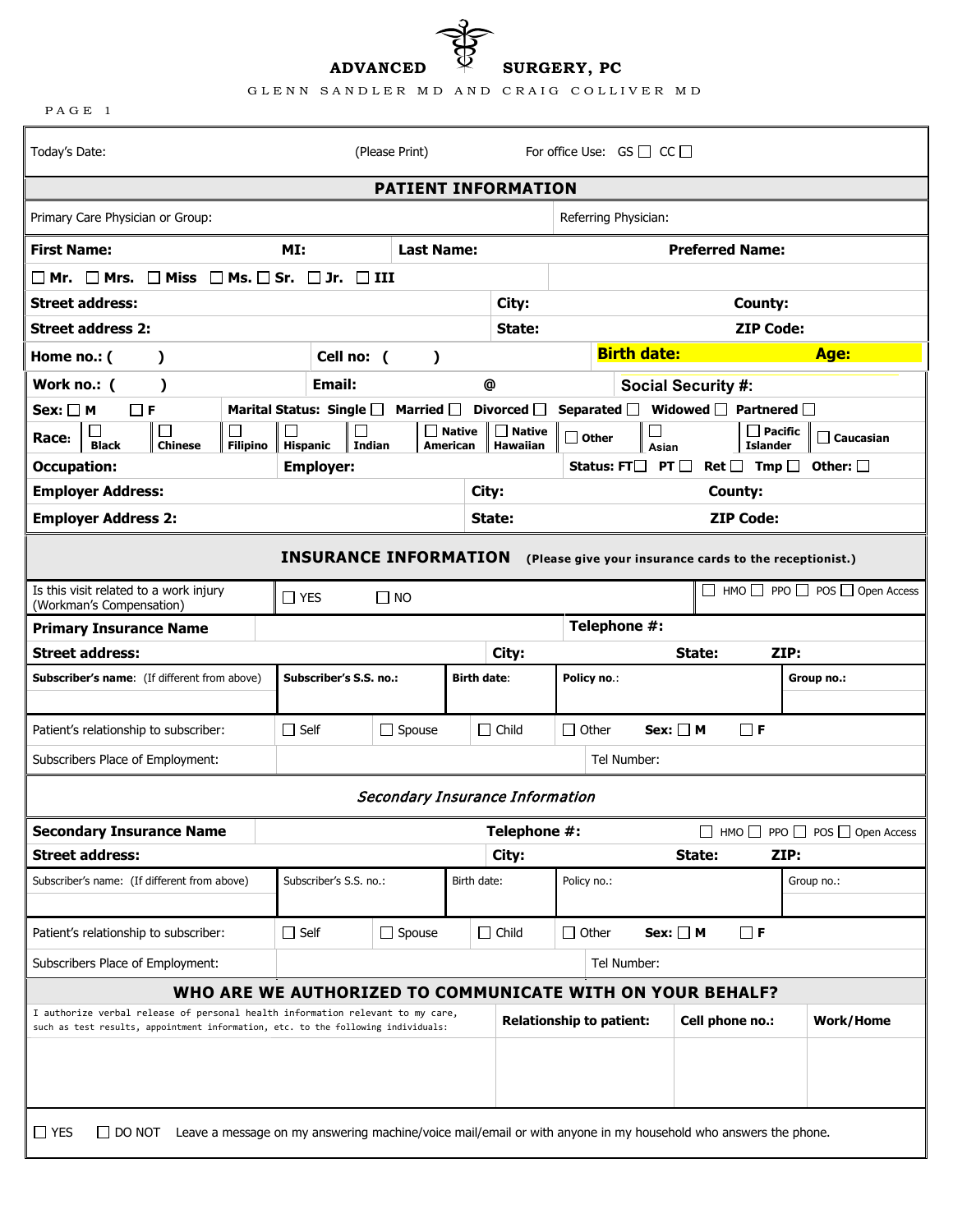Advanced Surgery, PC Dr. Glenn Sandler and Dr. Craig Colliver

# **HEALTH HISTORY QUESTIONNAIRE**

|                                         | All questions contained in this questionnaire are strictly confidential and will become part of your medical records |                                                    | Date:                        |                                                                                        |  |  |  |
|-----------------------------------------|----------------------------------------------------------------------------------------------------------------------|----------------------------------------------------|------------------------------|----------------------------------------------------------------------------------------|--|--|--|
| Name: (Last, First, M.I.)               |                                                                                                                      |                                                    | $\Box$ M<br>$\Box$ F DOB:    | Age:                                                                                   |  |  |  |
|                                         |                                                                                                                      |                                                    |                              |                                                                                        |  |  |  |
| <b>Marital status:</b>                  | <b>Partnered</b><br>Single                                                                                           | Married                                            | Separated                    | Divorced<br>Widowed                                                                    |  |  |  |
| <b>Primary Care Physicians:</b>         |                                                                                                                      |                                                    | <b>Referring Physicians:</b> |                                                                                        |  |  |  |
|                                         |                                                                                                                      |                                                    |                              |                                                                                        |  |  |  |
|                                         |                                                                                                                      | PLEASE DESCRIBE THE REASON FOR YOUR VISIT TODAY    |                              |                                                                                        |  |  |  |
|                                         |                                                                                                                      |                                                    |                              |                                                                                        |  |  |  |
|                                         |                                                                                                                      |                                                    |                              |                                                                                        |  |  |  |
|                                         |                                                                                                                      |                                                    |                              |                                                                                        |  |  |  |
|                                         |                                                                                                                      |                                                    |                              |                                                                                        |  |  |  |
|                                         |                                                                                                                      |                                                    |                              | PLEASE LIST YOUR MEDICATIONS AND DOSAGES (Please attach additional sheet if necessary) |  |  |  |
|                                         | <b>Medication Name</b>                                                                                               | Strength (MG)                                      | Times per day                | <b>Referring Physician</b>                                                             |  |  |  |
|                                         |                                                                                                                      |                                                    |                              |                                                                                        |  |  |  |
|                                         |                                                                                                                      |                                                    |                              |                                                                                        |  |  |  |
|                                         |                                                                                                                      |                                                    |                              |                                                                                        |  |  |  |
|                                         |                                                                                                                      |                                                    |                              |                                                                                        |  |  |  |
|                                         |                                                                                                                      |                                                    |                              |                                                                                        |  |  |  |
|                                         |                                                                                                                      |                                                    |                              |                                                                                        |  |  |  |
|                                         |                                                                                                                      | <b>ALLERGIES TO MEDICATIONS</b>                    | <b>None</b>                  |                                                                                        |  |  |  |
|                                         |                                                                                                                      |                                                    |                              |                                                                                        |  |  |  |
|                                         | <b>Name of Drug</b>                                                                                                  | <b>Reaction You Had</b>                            |                              |                                                                                        |  |  |  |
|                                         |                                                                                                                      |                                                    |                              |                                                                                        |  |  |  |
|                                         |                                                                                                                      |                                                    |                              |                                                                                        |  |  |  |
|                                         |                                                                                                                      |                                                    |                              |                                                                                        |  |  |  |
|                                         |                                                                                                                      |                                                    |                              |                                                                                        |  |  |  |
| Are you allergic or sensitive to LATEX? |                                                                                                                      | No<br>Yes                                          |                              |                                                                                        |  |  |  |
|                                         |                                                                                                                      | PAST MEDICAL HISTORY (Please check all that apply) |                              |                                                                                        |  |  |  |
| None                                    | Colitis                                                                                                              | Heart murmur                                       | MI/Heart attack              | Rheumatoid arthritis                                                                   |  |  |  |
| <b>ADD</b>                              | Colon cancer                                                                                                         | Hepatitis A                                        | Migraine                     | Seizure disorder                                                                       |  |  |  |
| Alzheimer's/Dementia                    | Congestive Heart Failure                                                                                             | Hepatitis B                                        | Mitral valve prolapse        | Sleep apnea                                                                            |  |  |  |
| Anemia                                  | COPD                                                                                                                 | Hepatitis C                                        | Multiple sclerosis           | Stomach cancer                                                                         |  |  |  |
| Angina                                  | Coronary Artery Disease                                                                                              | Herpes                                             | Osteoarthritis               | Stomach ulcer                                                                          |  |  |  |
| Anxiety                                 | Crohn's disease                                                                                                      | Hiatal hernia                                      | Osteoporosis                 | <b>SVT</b>                                                                             |  |  |  |
| Aortic aneurysm                         | CVA/Stroke                                                                                                           | High blood pressure                                | Ovarian cancer               | Thyroid cancer                                                                         |  |  |  |
| Arthritis                               | Depression                                                                                                           | High cholesterol                                   | Ovarian cysts                | Urinary infection-chronic                                                              |  |  |  |
| Asthma                                  | Diabetes Type 1                                                                                                      | HIV/Aids                                           | Parkinson's disease          | Ulcerative colitis                                                                     |  |  |  |
| Atrial fibrillation                     | Diabetes Type 2                                                                                                      | Hyperthyroidism                                    | Presently pregnant           | Urinary incontinence                                                                   |  |  |  |
| Blood clotting issues                   | Diverticulitis                                                                                                       | Hypothyroidism                                     | Prostate cancer              | <b>Use Coumadin</b>                                                                    |  |  |  |
| Bowel obstruction                       | Endometriosis                                                                                                        |                                                    | Prostate enlarged            | <b>Use Plavix</b>                                                                      |  |  |  |
|                                         |                                                                                                                      | Irritable bowel syndrome                           |                              |                                                                                        |  |  |  |
| Breast cancer                           | Fibromyalgia                                                                                                         | Kidney stones                                      | Poor circulation             | Use aspirin                                                                            |  |  |  |
| Cervical cancer                         | GI Bleed                                                                                                             | Low platelets                                      | Pulmonary embolism           | Use other anticoagulant                                                                |  |  |  |
| Cirrhosis                               | H. pylori                                                                                                            | Lupus                                              | Reaction to anesthesia       | Other_                                                                                 |  |  |  |
| Clots in legs                           | Heartburn/Reflux                                                                                                     | Melanoma                                           | Renal failure chronic        |                                                                                        |  |  |  |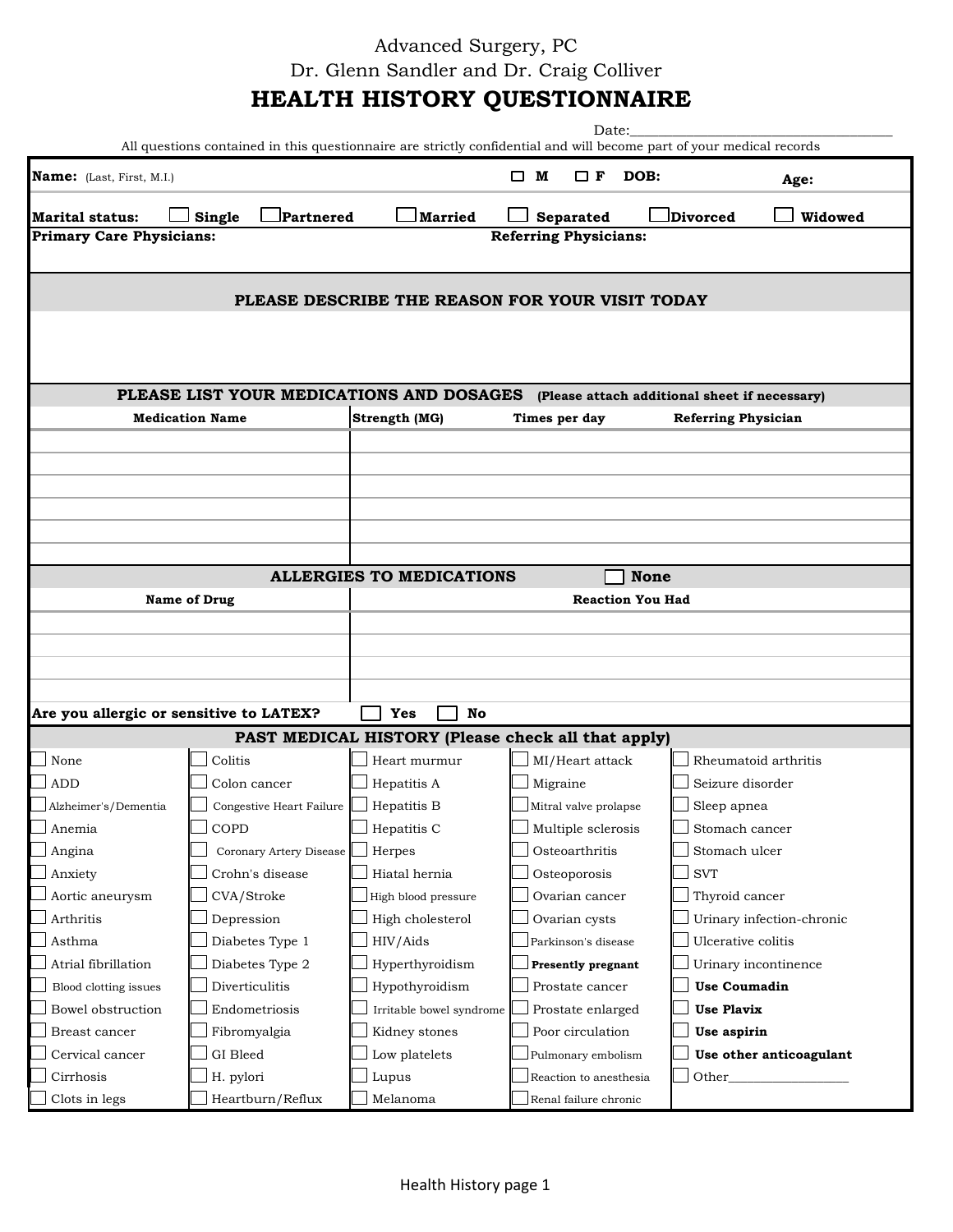Advanced Surgery, PC Dr Glenn Sandler and Dr. Craig Colliver

| Dr Gienn Sandier and Dr. Craig Comver<br><b>Health History Questionnaire</b>                                                                                                                                                                 |                                                                                                                            |                                  |                                                                                                    |                                    |  |  |  |
|----------------------------------------------------------------------------------------------------------------------------------------------------------------------------------------------------------------------------------------------|----------------------------------------------------------------------------------------------------------------------------|----------------------------------|----------------------------------------------------------------------------------------------------|------------------------------------|--|--|--|
| (Continued)                                                                                                                                                                                                                                  |                                                                                                                            |                                  |                                                                                                    |                                    |  |  |  |
| Name:                                                                                                                                                                                                                                        |                                                                                                                            |                                  | Date:                                                                                              |                                    |  |  |  |
| PAST SURGICAL HISTORY (Please check all that apply)                                                                                                                                                                                          |                                                                                                                            |                                  |                                                                                                    |                                    |  |  |  |
| None                                                                                                                                                                                                                                         |                                                                                                                            | Cataract extraction              | Kidney removed                                                                                     | Sinus surgery                      |  |  |  |
| Abdominal surgery exploratory                                                                                                                                                                                                                | Colon resection                                                                                                            |                                  | Knee arthroscopy                                                                                   | Small bowel resection              |  |  |  |
| Abdominoplasty/tummy tuck                                                                                                                                                                                                                    | Colonoscopy                                                                                                                |                                  | Knee replacement                                                                                   | Splenectomy                        |  |  |  |
| Angioplasty/stent                                                                                                                                                                                                                            | Dental surgery                                                                                                             |                                  | Lumpectomy                                                                                         | Stomach(part of removed)           |  |  |  |
| Aortic valve replacement                                                                                                                                                                                                                     |                                                                                                                            | Ectopic pregnancy                | Lung resection                                                                                     | Thyroidectomy                      |  |  |  |
| Appendectomy                                                                                                                                                                                                                                 | Femoral hernia                                                                                                             |                                  | Mastectomy                                                                                         | Tonsillectomy                      |  |  |  |
| Axillary lymph node dissection                                                                                                                                                                                                               |                                                                                                                            | Gallbladder removed              | Mitral valve replacement                                                                           | Tooth extraction                   |  |  |  |
| Back surgery                                                                                                                                                                                                                                 | Gastric bypass                                                                                                             |                                  | Ovarian cyst removal                                                                               | Tubal ligation                     |  |  |  |
| Bladder surgery                                                                                                                                                                                                                              |                                                                                                                            | Hand/Finger surgery              | Pacemaker                                                                                          | <b>TURBT</b>                       |  |  |  |
| Brain surgery                                                                                                                                                                                                                                | Heart bypass                                                                                                               |                                  | Pancreatic surgery                                                                                 | <b>TUR</b>                         |  |  |  |
| Breast biopsy                                                                                                                                                                                                                                |                                                                                                                            | Hemorrhoidectomy                 | Pilonidal cyst                                                                                     | Umbilical hernia                   |  |  |  |
| Breast implants                                                                                                                                                                                                                              | Hip replacement                                                                                                            |                                  | Prostate removal                                                                                   | <b>UPPP</b>                        |  |  |  |
| Breast reduction                                                                                                                                                                                                                             |                                                                                                                            | Hysterectomy w/tubes & ovaries   | Remove tubes/ovaries only                                                                          | Valve replacement                  |  |  |  |
| C section                                                                                                                                                                                                                                    |                                                                                                                            | Hysterectomy w/o tubes & ovaries | Rotator cuff repair                                                                                | Vasectomy                          |  |  |  |
| Carotid endarterectomy                                                                                                                                                                                                                       | Incisional hernia                                                                                                          |                                  | Sentinel lymph node biopsy                                                                         | Other                              |  |  |  |
|                                                                                                                                                                                                                                              |                                                                                                                            |                                  |                                                                                                    |                                    |  |  |  |
| Carpal tunnel<br>Inguinal hernia<br>Shoulder surgery                                                                                                                                                                                         |                                                                                                                            |                                  |                                                                                                    |                                    |  |  |  |
| Family History of (Please select all that apply)                                                                                                                                                                                             |                                                                                                                            |                                  |                                                                                                    |                                    |  |  |  |
| <b>None</b><br>Unknown                                                                                                                                                                                                                       |                                                                                                                            |                                  |                                                                                                    |                                    |  |  |  |
| Please indicate, next to the condition, the family member who has or had the disease using the abbreviations below:<br>M=Mother, F=Father, S-Sister, B=Brother, MGF=Maternal Grandfather, PGF=Paternal Grandfather, MGM=Maternal Grandmother |                                                                                                                            |                                  |                                                                                                    |                                    |  |  |  |
|                                                                                                                                                                                                                                              |                                                                                                                            |                                  |                                                                                                    |                                    |  |  |  |
|                                                                                                                                                                                                                                              |                                                                                                                            | Melanoma                         | PGM=Paternal Grandmother, PU=Paternal Uncle, MU=Maternal Uncle, PA=Paternal Aunt, MA=Maternal Aunt |                                    |  |  |  |
| Bladder cancer                                                                                                                                                                                                                               |                                                                                                                            |                                  | Ovarian cancer __                                                                                  |                                    |  |  |  |
| Breast cancer                                                                                                                                                                                                                                |                                                                                                                            |                                  | Pancreatic cancer                                                                                  |                                    |  |  |  |
| Colon cancer                                                                                                                                                                                                                                 |                                                                                                                            |                                  |                                                                                                    |                                    |  |  |  |
| Crohn's disease                                                                                                                                                                                                                              |                                                                                                                            |                                  | Prostate cancer                                                                                    |                                    |  |  |  |
| Gastric cancer                                                                                                                                                                                                                               | $\mathcal{L}^{\mathcal{L}}(\mathcal{L}^{\mathcal{L}})$ . The set of $\mathcal{L}^{\mathcal{L}}(\mathcal{L}^{\mathcal{L}})$ |                                  | Reaction to anesthesia                                                                             |                                    |  |  |  |
| Head and Neck cancer                                                                                                                                                                                                                         |                                                                                                                            |                                  | Stomach cancer                                                                                     |                                    |  |  |  |
| Kidney cancer                                                                                                                                                                                                                                |                                                                                                                            | Thyroid cancer                   |                                                                                                    |                                    |  |  |  |
| Liver cancer                                                                                                                                                                                                                                 |                                                                                                                            | Ulcerative colitis ________      |                                                                                                    |                                    |  |  |  |
| Lung cancer                                                                                                                                                                                                                                  |                                                                                                                            | Uterine cancer                   |                                                                                                    |                                    |  |  |  |
| Lymphoma                                                                                                                                                                                                                                     |                                                                                                                            | Other                            |                                                                                                    |                                    |  |  |  |
|                                                                                                                                                                                                                                              |                                                                                                                            |                                  |                                                                                                    |                                    |  |  |  |
| Social History (Please check each column)<br>Employment status: Tobacco (choose one)                                                                                                                                                         |                                                                                                                            |                                  |                                                                                                    |                                    |  |  |  |
| <b>Marital Status:</b>                                                                                                                                                                                                                       |                                                                                                                            |                                  |                                                                                                    | Do you drink alcohol?              |  |  |  |
| Single                                                                                                                                                                                                                                       | Employed                                                                                                                   | Current every day smoker         |                                                                                                    | $\exists$ Yes<br>$\blacksquare$ No |  |  |  |
| Married                                                                                                                                                                                                                                      | Not employed                                                                                                               | Current some day smoker          |                                                                                                    | If yes, what kind?                 |  |  |  |
| Divorced                                                                                                                                                                                                                                     | Self employed                                                                                                              | Cigarettes                       | Amount___<br>pks/day                                                                               |                                    |  |  |  |
| Separated                                                                                                                                                                                                                                    | Stay at home mom                                                                                                           | Cigars                           | $#$ /week<br>Amount___                                                                             |                                    |  |  |  |
| Widowed                                                                                                                                                                                                                                      | Retired                                                                                                                    | Chew                             | Amount___<br>$\#/day$                                                                              |                                    |  |  |  |
| Partnered                                                                                                                                                                                                                                    | Student                                                                                                                    | Former smoker: Year quit _____   |                                                                                                    |                                    |  |  |  |
|                                                                                                                                                                                                                                              |                                                                                                                            | Never smoker                     |                                                                                                    |                                    |  |  |  |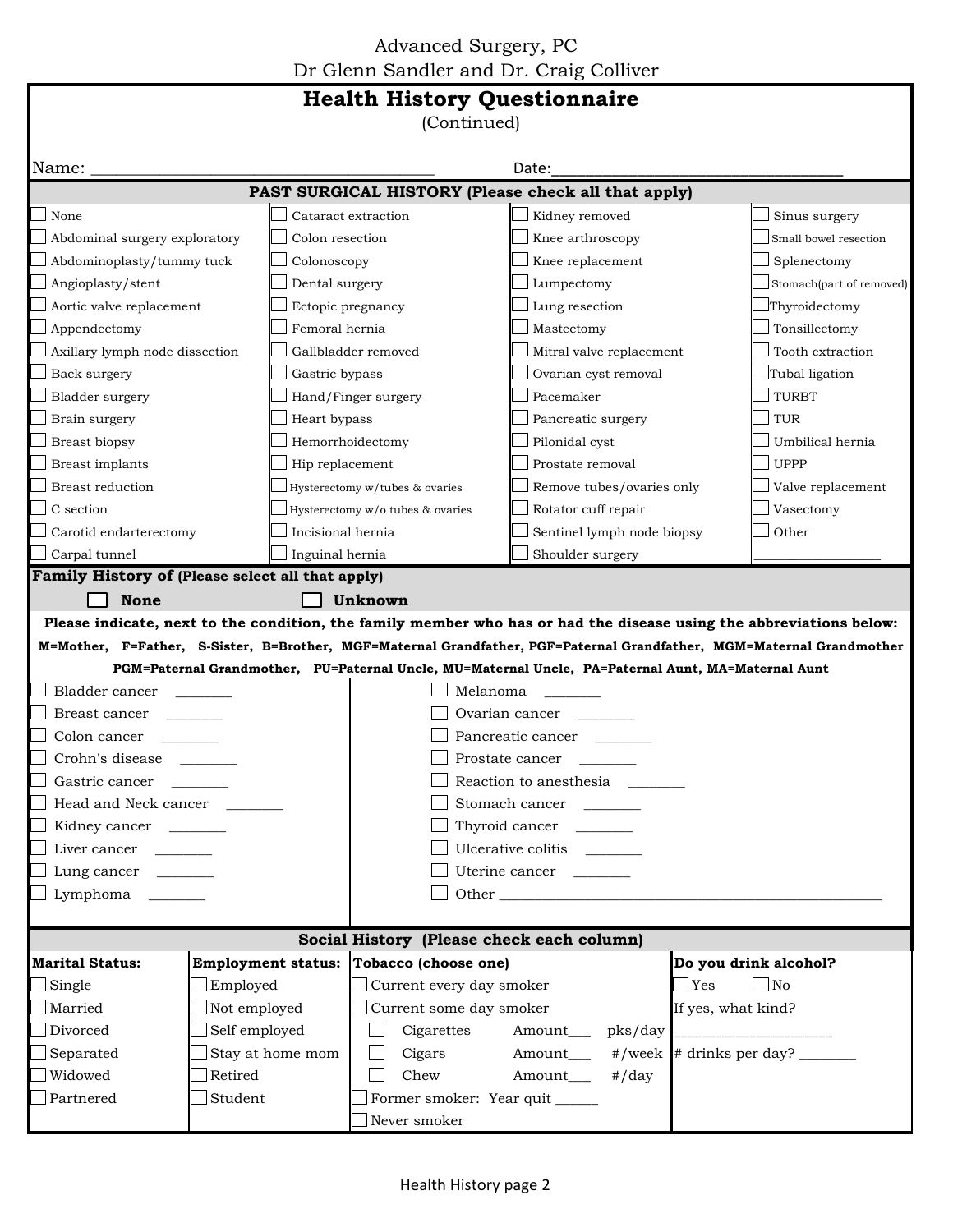Advanced Surgery, PC Dr. Glenn Sandler and Dr. Craig Colliver

| <b>Health History Questionnaire</b><br>(Continued)   |                          |                                |                     |                            |                  |  |  |
|------------------------------------------------------|--------------------------|--------------------------------|---------------------|----------------------------|------------------|--|--|
| Date:<br>Name:                                       |                          |                                |                     |                            |                  |  |  |
| <b>Height and Weight</b>                             |                          |                                |                     |                            |                  |  |  |
|                                                      |                          |                                |                     |                            |                  |  |  |
| Height:<br>Weight:                                   |                          |                                |                     |                            |                  |  |  |
| Please check off all that apply for each body system |                          |                                |                     |                            |                  |  |  |
| General complaints of:                               | <b>Skin</b>              |                                |                     | <b>Nervous System</b>      |                  |  |  |
| No Complaints of this type                           |                          | No Complaints of this type     |                     | No Complaints of this type |                  |  |  |
| Fever                                                | Rash                     |                                |                     | Difficulty with Memory     | Headaches        |  |  |
| Chills                                               | Itching                  |                                |                     | Difficulty with Speech     | <b>Dizziness</b> |  |  |
| Sweats                                               | Dryness                  |                                |                     | Difficulty Walking         |                  |  |  |
| Lack of Appetite                                     | Yellowing Skin           |                                | Fainting            |                            |                  |  |  |
| Weight Loss                                          | Changes in Hair          |                                | Paralysis           |                            |                  |  |  |
| Weight Gain                                          |                          | Changes in Nails               | Numbness            |                            |                  |  |  |
| Fatigue                                              |                          | Changes in Moles/Lesions       | Seizures            |                            |                  |  |  |
| Unable to sleep                                      |                          | New Skin Lesions<br>Tremors    |                     |                            |                  |  |  |
| Weakness                                             |                          |                                |                     |                            |                  |  |  |
| Cardiac                                              |                          | <b>Breathing</b>               |                     |                            | Hematologic      |  |  |
| No Complaints of this type                           |                          | No Complaints of this type     |                     | No Complaints of this type |                  |  |  |
| <b>Chest Pains</b>                                   |                          | Cough                          |                     | <b>Bruise Easily</b>       | Nosebleeds       |  |  |
| <b>Heart Racing</b>                                  |                          | Shortness of Breath in general |                     | <b>Bleed Easily</b>        |                  |  |  |
| Shortness of Breath while lying down                 |                          | Coughing up Blood              |                     | <b>Blood Clots</b>         |                  |  |  |
| Shortness of Breath with exertion                    | Wheezing                 |                                |                     | Enlarged Lymph Nodes       |                  |  |  |
| Swelling in legs                                     | Painful Breathing        |                                |                     | <b>Bleeding Gums</b>       |                  |  |  |
|                                                      |                          |                                |                     |                            |                  |  |  |
|                                                      |                          |                                |                     |                            |                  |  |  |
| Gastrointestinal                                     |                          |                                |                     |                            | Psychological    |  |  |
| No Complaints of this type                           |                          |                                |                     |                            | No complaints of |  |  |
| Painful Swallowing                                   | Genitourinary            |                                |                     |                            | this type        |  |  |
| Heartburn                                            |                          | Men                            |                     | Women                      | Depression       |  |  |
| Abdominal Pain                                       |                          | No Complaints of this type     |                     | No Complaints of this type | Anxiety          |  |  |
| Nausea                                               |                          | Painful Urination              |                     | Vaginal Discharge          | Hallucinations   |  |  |
| Vomiting                                             | <b>Bloody Urine</b>      |                                | Urine leakage       |                            | Paranoia         |  |  |
| Vomiting Blood                                       | Penile Discharge         |                                |                     | Painful Urination          | Phobias          |  |  |
| Diarrhea                                             | Frequent Urination       |                                | <b>Bloody Urine</b> |                            |                  |  |  |
| Constipation                                         | Hesitancy in Urination   |                                |                     | Frequent Urination         |                  |  |  |
| <b>Black Stools</b>                                  | Frequent Night Urination |                                |                     | Abnormal Vaginal Bleeding  |                  |  |  |
| <b>Bloody Stools</b>                                 | Urine Leakage            |                                | Pelvic Pain         |                            |                  |  |  |
| Gas/Bloating<br>Erectile Dysfunction                 |                          |                                |                     |                            |                  |  |  |
| Change in Bowel Habit                                |                          |                                |                     |                            |                  |  |  |
| Difficulty Swallowing                                |                          |                                |                     |                            |                  |  |  |
| Yellow eyes or skin                                  |                          |                                |                     |                            |                  |  |  |
|                                                      |                          |                                |                     |                            |                  |  |  |
|                                                      |                          |                                |                     |                            |                  |  |  |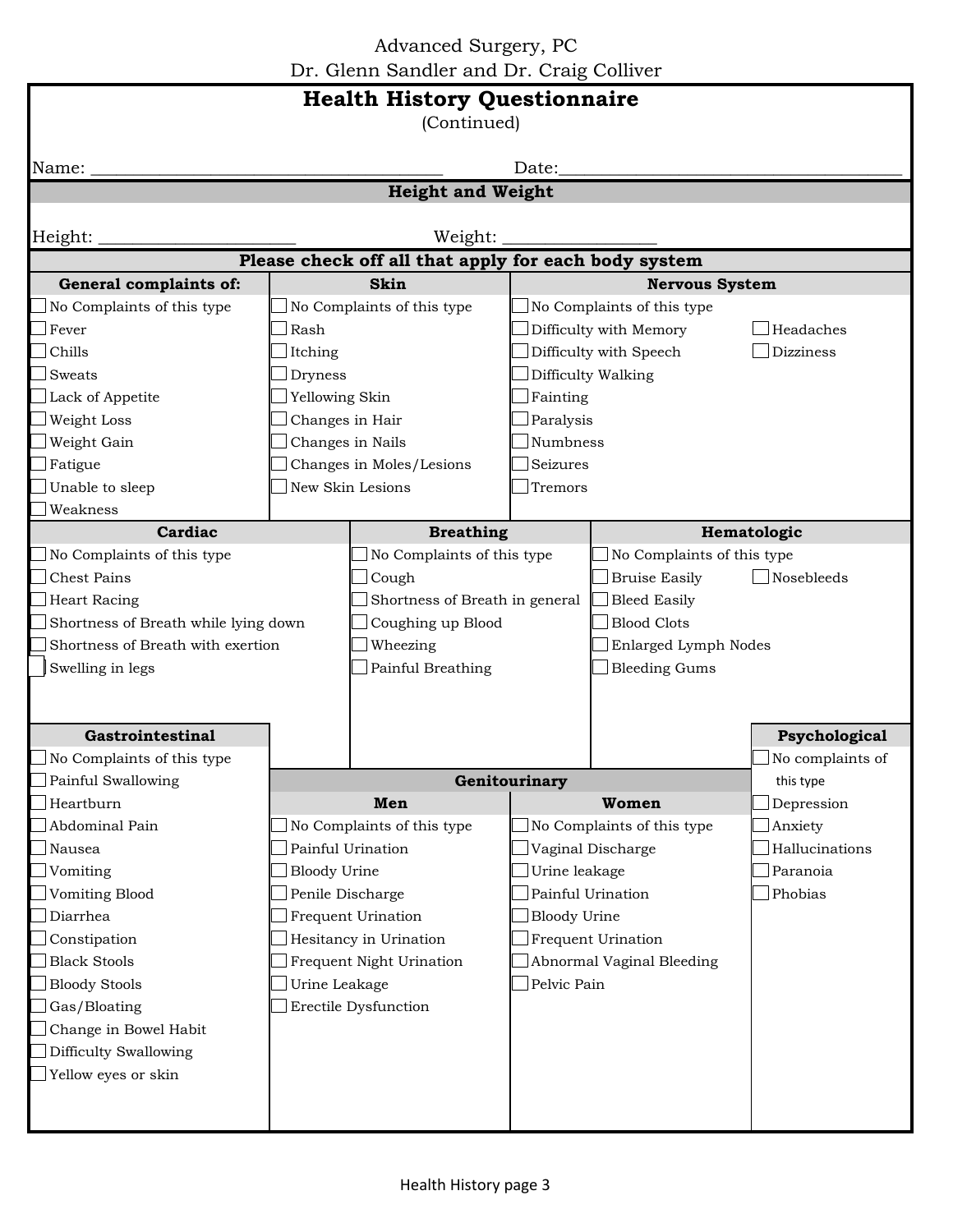Advanced Surgery, PC Dr. Glenn Sandler and Dr. Craig Colliver

| <b>Health History Questionnaire</b><br>(Continued)          |                                         |                                                                                                              |  |  |  |  |
|-------------------------------------------------------------|-----------------------------------------|--------------------------------------------------------------------------------------------------------------|--|--|--|--|
| Name: $\_$                                                  |                                         |                                                                                                              |  |  |  |  |
| Please check off all that apply for each body system        |                                         |                                                                                                              |  |  |  |  |
| <b>Vascular</b>                                             | Muscular/Skeletal                       | Endocrine                                                                                                    |  |  |  |  |
| No Complaints of this type                                  | No Complaints of this type              | No Complaints of this type                                                                                   |  |  |  |  |
| <b>Blue Fingers/Toes</b>                                    | Joint Pain                              | Intolerance to Cold                                                                                          |  |  |  |  |
| Swelling in Extremities                                     | Joint Swelling                          | Intolerance to Heat                                                                                          |  |  |  |  |
| Varicose Veins                                              | <b>Back Pain</b>                        | <b>Excessive Thirst</b>                                                                                      |  |  |  |  |
| Pain in Legs with Walking                                   | Muscle Weakness                         | $\perp$ Excessive Hunger                                                                                     |  |  |  |  |
| Resting leg Pain                                            | Muscle Shrinkage                        | <b>Excessive Urination</b>                                                                                   |  |  |  |  |
|                                                             | Muscle Cramps                           |                                                                                                              |  |  |  |  |
|                                                             | Women only                              |                                                                                                              |  |  |  |  |
|                                                             |                                         |                                                                                                              |  |  |  |  |
|                                                             |                                         |                                                                                                              |  |  |  |  |
| Number of pregnancies:________                              | Number of live births:                  | Age at first live birth:                                                                                     |  |  |  |  |
| Are you currently breastfeeding?                            | $\overline{O}$ Yes<br>$\overline{O}$ No |                                                                                                              |  |  |  |  |
| Have you ever taken birth control pills or hormone therapy? |                                         | $O_{\text{No}}$<br>$\overline{O}$ Yes                                                                        |  |  |  |  |
|                                                             |                                         |                                                                                                              |  |  |  |  |
| If yes, for how long?                                       |                                         |                                                                                                              |  |  |  |  |
|                                                             |                                         |                                                                                                              |  |  |  |  |
|                                                             |                                         | Please list any physicians to whom you would like a report of your treatment sent: (write name of physician) |  |  |  |  |
| OB/Gyn:                                                     |                                         |                                                                                                              |  |  |  |  |
| Gastroenterologist:                                         |                                         |                                                                                                              |  |  |  |  |
| Cardiologist:                                               |                                         |                                                                                                              |  |  |  |  |
| Dermatologist:                                              |                                         |                                                                                                              |  |  |  |  |
| Other:                                                      |                                         |                                                                                                              |  |  |  |  |
|                                                             |                                         |                                                                                                              |  |  |  |  |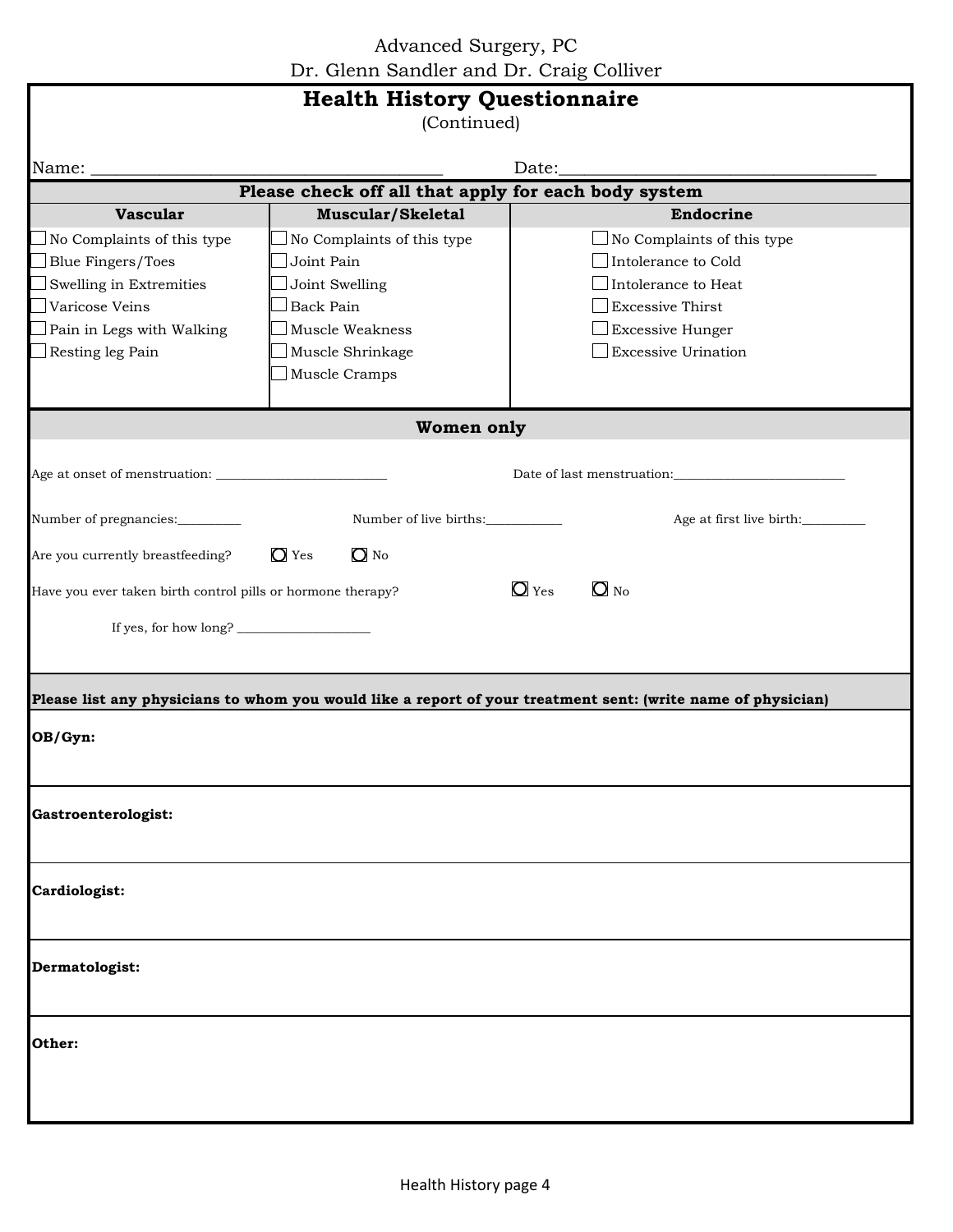## **DISCLOSURE OF PHYSICIAN OWNERSHIP**

## **NOTICE TO PATIENTS**

Please carefully review the information contained in this notice.

- 1. Glenn L. Sandler, MD and Craig P. Colliver are owners of Montgomery Surgery Center, L.P.
- 2. You have the right to choose the provider of your health care services. Therefore, you have the option to use a health care facility other than Montgomery Surgery Center, L.P.
- 3. You will not be treated differently by your physician if you choose to obtain health care services at a facility other than Montgomery Surgery Center, L.P.

If you have any questions concerning this notice, please feel free to ask your physician or any representative of Montgomery Surgery Center, L.P. We welcome you as a patient and value our relationship with you.

By signing this Disclosure of Physician Ownership, you acknowledge that you have read and understand the foregoing notice and hereby understand that your physician has an ownership interest in Montgomery Surgery Center, L.P.

 $\overline{\phantom{a}}$  , and the contribution of the contribution of  $\overline{\phantom{a}}$  , and the contribution of  $\overline{\phantom{a}}$ 

Signature of Patient Signature of Parent or Guardian (if applicable)

 $\overline{\phantom{a}}$  , and the contribution of the contribution of the contribution of the contribution of the contribution of the contribution of the contribution of the contribution of the contribution of the contribution of the

Type or Print Name of Patient Type or Print Name of Parent or Guardian (if applicable)

Dated:\_\_\_\_\_\_\_\_\_\_\_\_\_\_\_\_\_\_\_\_\_\_\_\_\_